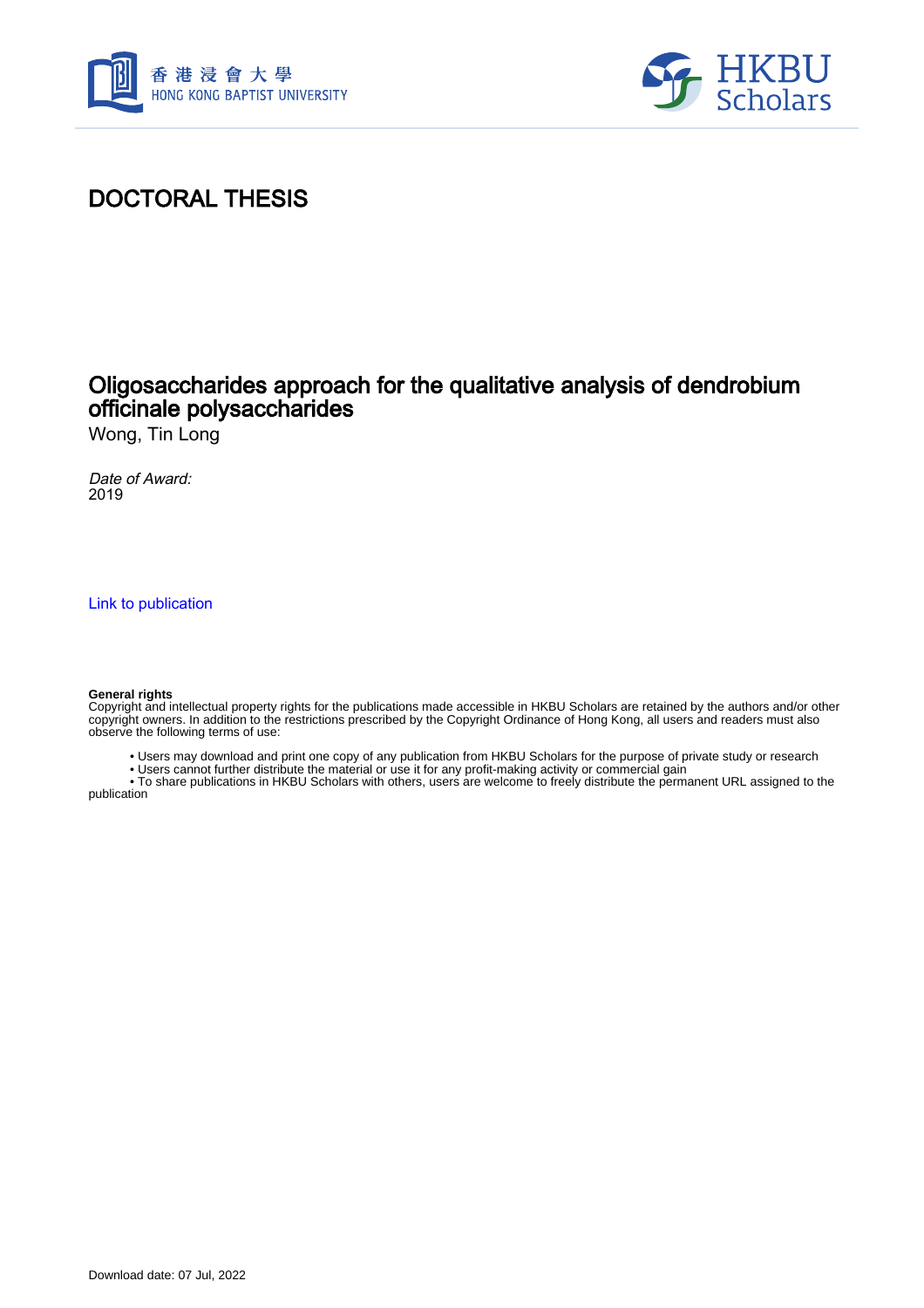### **ABSTRACT**

<span id="page-1-0"></span>Numerous of studies have reported that polysaccharides have many bioactivities including immune system modulation, anti-oxidative and anti-tumor activities. Because herbal materials are rich in polysaccharides, some of the herbs like *Dendrobium offcinale*, its polysaccharide marker (DOP) has been applied in the quality analysis of polysaccharides in *D. officinale* by high performance gel permeation chromatography (HPGPC). However, such polysaccharide marker is not presented in every herb, and DOP also has limitation in monitoring herb formula. In addition, even though the same herbal materials and the same extraction methods were used, different studies gave out different conclusion regarding the structure of polysaccharides. Therefore, in the current study, *D. officinale* was used as a case study to demonstrate the application of ABEE-labeled oligosaccharides approach on structure elucidation and quantification of polysaccharides in herbs and herb formulae.

First, the elucidation of polysaccharide structure remains challenging due to the lack of accurate analytical methods to determine the sequence and nature of glycosidic linkages. Oligosaccharide fragments from hydrolysis of polysaccharides are believed to provide accurate structure information, however, they are hard-to-separate and hard-to-detect. In the proposed method, the oligosaccharides generated from partial acid hydrolysis of DOP were labeled with p-aminobenzoic ethyl ester (ABEE), which made them separable and detectable by ultra-high performance liquid chromatography-quadrupole time-of-flight mass spectrometry (UHPLC-Q-TOF-MS-DAD). Subsequently, nine ABEE-labeled oligosaccharide fragments (dimer to decamer) were isolated and identified by MS sequencing and 2D-NMR, and were confirmed by methylation analysis. The results indicated that the backbone should be β-D-1,4-linked Man*p* chain instead of mixed mannose and glucose chain.

Second, two ABEE-labeled oligosaccharides namely, Te-Man-ABEE and Pen-Man-ABEE, were selected as chemical markers in the quantification of DOP in *D. officinale* and *D.officinale* (DO) products due to their high specificity in herb formula. The linear relationship between the content of these two markers and the content of DOP was successfully established. The linear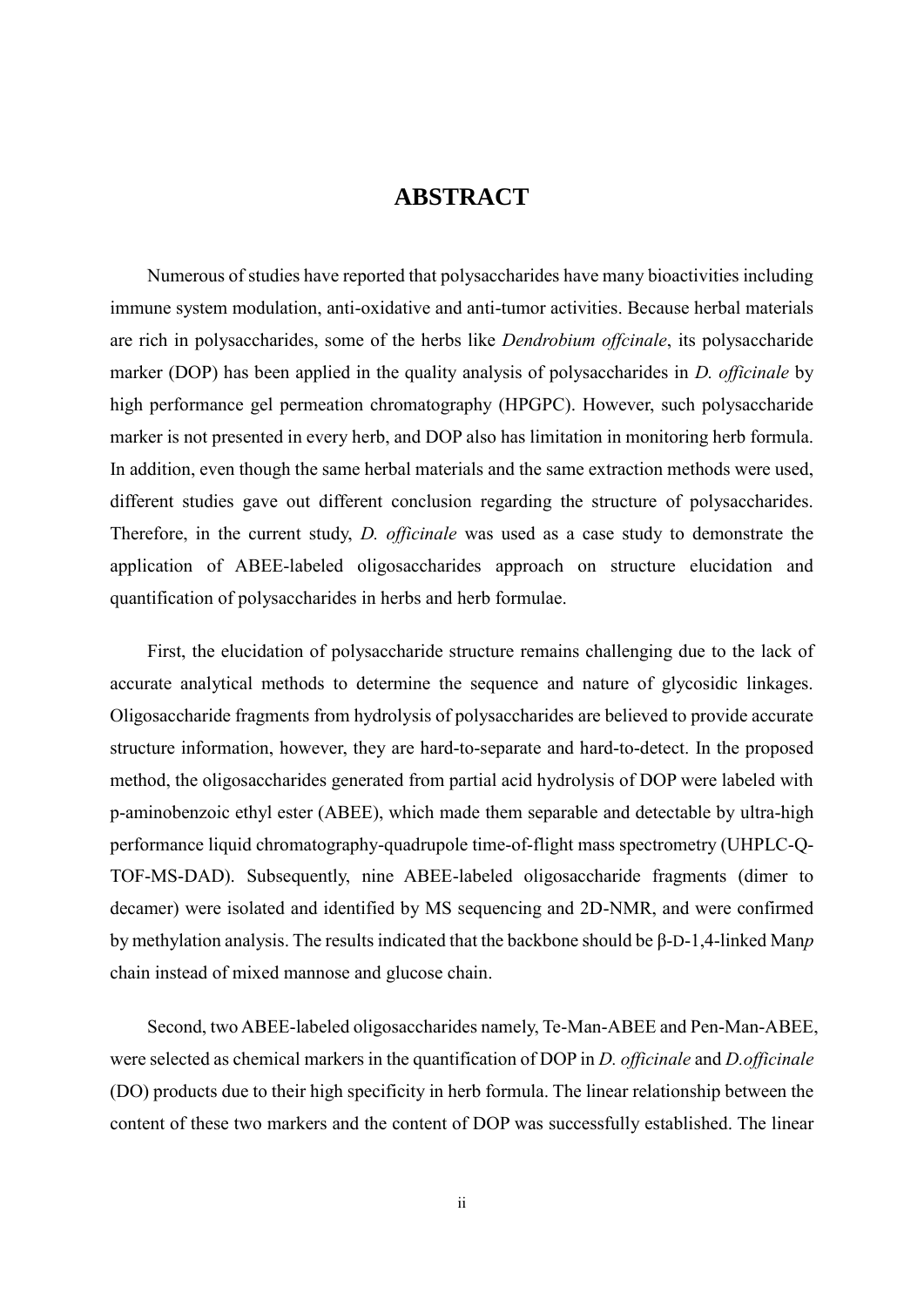relationship was further transformed to that between peak area of chemical markers and DOP content so that chemical markers were not necessary to be isolated for analysis. This linear relationship was systemically validated in terms of repeatability, precision and accuracy. The results showed that these two oligosaccharide markers presented a good linear relationship with DOP ( $R^2 \ge 0.997$ ) in the range of 0.68-16.02 µg and also demonstrated satisfactory repeatability  $(RSD < 7.0\%)$ , and recovery (91.41% - 118.30%) in real sample determination. There was no significant difference between the results given by the two chemical markers as the RSD values were not more than 7.0%. While concerning the results given by the oligosaccharide-markers and the previously-published polysaccharide marker, the RSD value was not more than 6.4%.

In conclusion, this approach provided an efficient and reliable method to obtain accurate structure information of polysaccharides and quantify specific polysaccharide in herb formula. it is believed that ABEE-labeled oligosaccharides approach can be also applied in the analysis of other saccharide-dominant herbal materials which in turns helps to find out the bioactivity mechanism of polysaccharides.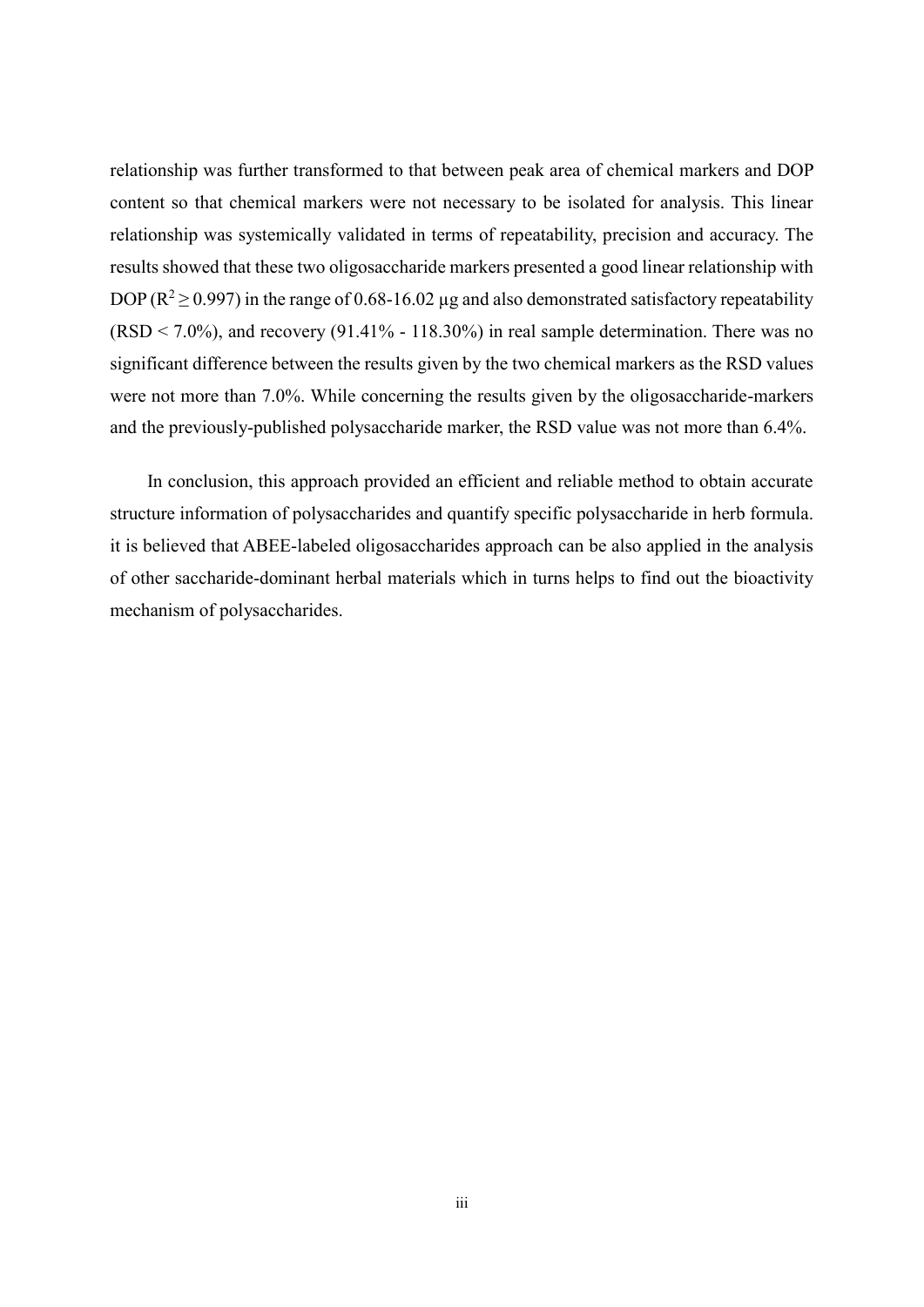### <span id="page-3-0"></span>**TABLE OF CONTENTS**

|        | CHARTER 1 RECENT DEVELOPMENT ON QUALITY CONTROL OF DENDROBIUM                          |  |
|--------|----------------------------------------------------------------------------------------|--|
|        |                                                                                        |  |
| 1.1.   |                                                                                        |  |
| 1.2.   | Authentication strategies on <i>Dendrobium officinale</i> based on small molecules and |  |
|        |                                                                                        |  |
| 1.3.   |                                                                                        |  |
| 1.3.1. |                                                                                        |  |
| 1.3.2. | Extraction, purification, and fractionation of <i>Dendrobium</i> polysaccharides  7    |  |
| 1.3.3. | Qualitative and quantitative analysis of polysaccharides 15                            |  |
| 1.4.   | Current limitations on the quality control of Dendrobium officinale                    |  |
| 1.5.   |                                                                                        |  |
| 1.6.   |                                                                                        |  |
|        | CHARTER 2 Structural elucidation of polysaccharide backbone using a modified ABEE-     |  |
|        | labeled oligosaccharide approach: Dendrobium officinale, a case study31                |  |
| 2.1.   |                                                                                        |  |
| 2.2.   |                                                                                        |  |
| 2.2.1. |                                                                                        |  |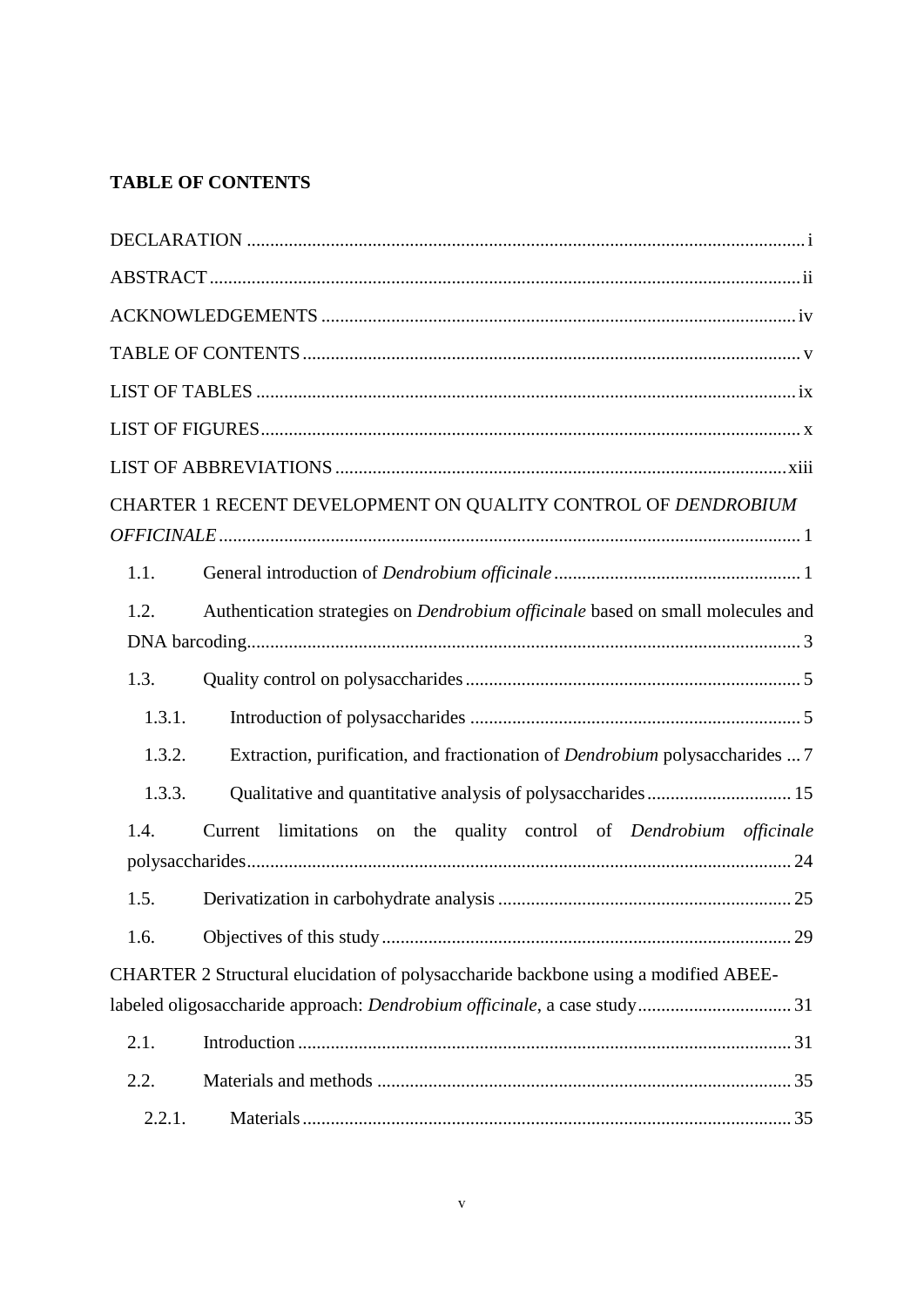| 2.1.1.             |                                                                                                                                                                               |  |
|--------------------|-------------------------------------------------------------------------------------------------------------------------------------------------------------------------------|--|
| 2.1.2.             |                                                                                                                                                                               |  |
| 2.1.3.             |                                                                                                                                                                               |  |
| 2.1.4.             |                                                                                                                                                                               |  |
| 2.1.5.             | ABEE-based sequence determination of isolated oligosaccharides by                                                                                                             |  |
| 2.1.6.<br>analysis | Glycosidic linkages as determined by methylation reaction and GC-MS                                                                                                           |  |
| 2.1.7.             |                                                                                                                                                                               |  |
| 2.3.               |                                                                                                                                                                               |  |
| 2.3.1.             | Protocol optimization for preparation of DOP hydrolysates (HDOP)  42                                                                                                          |  |
| 2.3.2.             | Isolation and purity check of ABEE-labeled oligosaccharides  47                                                                                                               |  |
| 2.3.3.             | Structure characterization of HDOP by monosaccharide composition and                                                                                                          |  |
| 2.3.4.             |                                                                                                                                                                               |  |
| 2.3.5.             |                                                                                                                                                                               |  |
| 2.3.6.             | Limitation of structural characterization using methylation analysis 65                                                                                                       |  |
| 2.3.7.             |                                                                                                                                                                               |  |
| 2.4.               |                                                                                                                                                                               |  |
| 2.5.               |                                                                                                                                                                               |  |
|                    | CHARTER 3 Oligosaccharide-marker Approach for Qualitative and Quantitative Analysis of<br>Specific Polysaccharide in Herb Formula by UHPLC-Q-TOF-MS: Dendrobium officinale, a |  |
|                    |                                                                                                                                                                               |  |
| 3.1.               |                                                                                                                                                                               |  |
| 3.2.               |                                                                                                                                                                               |  |
| 3.2.1.             |                                                                                                                                                                               |  |
| 3.2.2.             | Preparation of <i>Dendrobium officinale</i> polysaccharide-marker (DOP) 82                                                                                                    |  |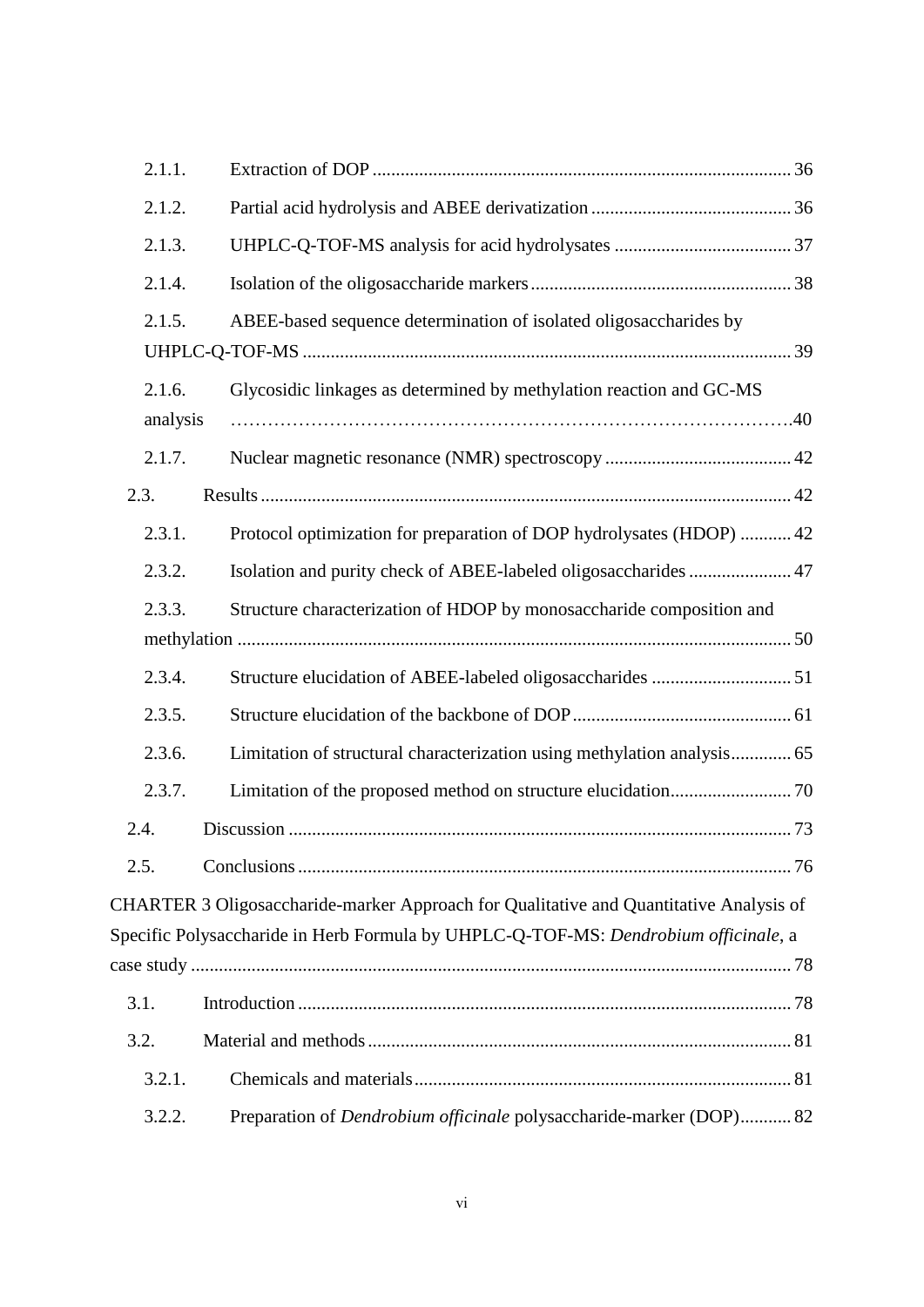| 3.2.3.  |                                                                               |
|---------|-------------------------------------------------------------------------------|
| 3.2.4.  |                                                                               |
| 3.2.5.  | Preparation of water extract of Dendrobii samples, real product samples and   |
|         |                                                                               |
| 3.2.6.  |                                                                               |
| 3.2.7.  |                                                                               |
| 3.2.8.  | Verification of the specificity of oligosaccharide markers in product samples |
|         |                                                                               |
| 3.2.9.  | Isolation and structure characterization of ABEE-labeled oligosaccharide      |
| markers |                                                                               |
| 3.2.10. |                                                                               |
| 3.2.11. |                                                                               |
| 3.2.12. | Linearity between the selected oligosaccharide markers and the                |
|         |                                                                               |
| 3.2.13. |                                                                               |
| 3.3.    |                                                                               |
| 3.3.1.  | Specificity of the oligosaccharide markers in herbal product samples  95      |
| 3.3.2.  | Linearity between the daughter oligosaccharide markers and parent             |
|         |                                                                               |
|         |                                                                               |
| 3.4.    |                                                                               |
| 3.5.    |                                                                               |
|         |                                                                               |
| 4.1.    |                                                                               |
| 4.2.    |                                                                               |
|         |                                                                               |
|         |                                                                               |